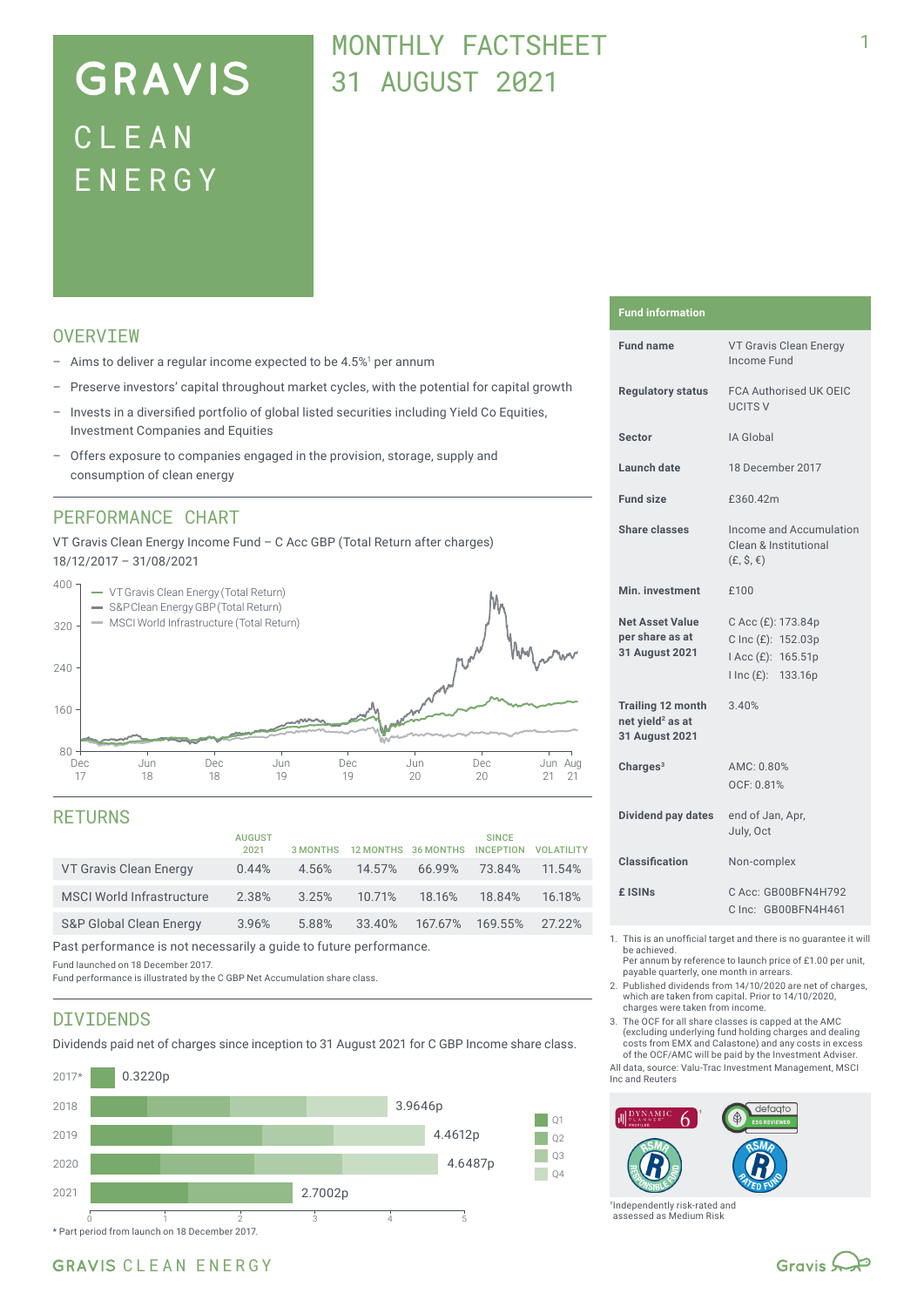# **GRAVIS** CLEA N ENERG Y

# MONTHLY FACTSHEFT 31 AUGUST 2021

### FUND ADVISER'S REPORT

### Regardless of the exact monetary figures, investment in the US decarbonisation effort will be a long-term structural dynamic

Performance oscillated throughout August with no real directionality taking hold. The period closed while the sector was on a positive trajectory and the strategy recorded a 0.44% total return (C Accumulation GBP units). In addition, performance is now in positive territory for the year-to-date and within 5% of the January high.

Returns from portfolio constituents were positively skewed, but there was significant divergence across the portfolio. First half results were published by most North American companies held within the Fund, leading to greater stock-specific news flow than a typical month and providing impetus for greater performance differentiation during the period. Two of the portfolio's largest positions were at either end of the return spectrum. US yield co Clearway Energy recorded a 10.6% total return (local currency) while Canadian wind and hydro owner TransAlta Renewables lost 10.3% (local currency). The former reported a near 50% increase in H1 cash available for distribution (CAFD) and confirmed its full year dividend growth objective of 5-8% while the latter reduced full year CAFD guidance by C\$25m/8% at the middle of the guidance range owing largely to poor wind resource and unplanned outages in its gas segment. For TransAlta we see the factors leading to the guidance cut as being isolated events rather than recurring or persistent problems.

In the US, the bipartisan Infrastructure Bill disappointed somewhat on climate change initiatives, but it is a start and includes various elements that will promote clean energy alongside climate resilience measures.

It includes allocations to rebuild the electricity grid, which includes thousands of miles of new power lines and expanding renewable energy capacity as well as elements designed to promote the electrification of transport and improving the network of EV charging points. It should be noted, however, that the bipartisan deal is a first step. There is a proposed Democratic-only Budget Bill of c.\$3.5trn in the pipeline, which is meant to address President Biden's promise to move the country towards a carbon-free economy. Within this there is a proposed \$150bn payment program designed to reduce greenhouse gas emissions from the electricity sector. Utilities will be rewarded to increase their production of power from low-emissions sources like solar, wind and hydro. There will be penalties for those that don't. Regardless of the exact monetary figures, investment in the US decarbonisation effort will be a very long-term structural dynamic, to which VT Gravis Clean Energy Income is exposed though a number of companies with strong strategic positions in the US renewable energy sector. These companies will benefit from opportunities arising from future renewable energy generation capacity build out in the country – whether the direct result of Federal initiatives, State-level initiatives, or broader corporate sustainability ambitions.

Capital was deployed in Acciona Energias Renovables, adding to the recently established position, alongside follow-on investment in long-term core names Encavis, Hannon Armstrong Sustainable Infrastructure Capital and Innergex Renewables.

#### **Investment Adviser**

Gravis Advisory Limited is owned and managed by Gravis Capital Management Ltd ("Gravis"). Gravis was established in May 2008 as a specialist investor in infrastructure and now manages c.£3.9bn of assets in the sector in the UK. GCM is authorised and regulated by the FCA.

Funds under management include the FTSE 250 companies GCP Infrastructure Investments Ltd and GCP Student Living Plc, and GCP Infrastructure Income Fund Ltd. Gravis has won numerous awards for their alternative approach to long term, secure, income-generative investments. Gravis Advisory Limited is Investment Adviser to the c.£823m VT Gravis UK Infrastructure Income Fund, the c.£360m VT Gravis Clean Energy Income Fund, the c.£68m VT Gravis UK Listed Property (PAIF) Fund and the c.£23m VT Gravis Digital Infrastructure Income Fund.

#### **Sales Contacts**

William MacLeod 07836 695442 william.macleod@graviscapital.com

Ollie Matthews 07787 415151 ollie.matthews@graviscapital.com

Robin Shepherd 07971 836433 robin.shepherd@graviscapital.com

Nick Winder 07548 614184 nick.winder@graviscapital.com

Cameron Gardner 07835 142763 cameron.gardner@graviscapital.com

#### **Dealing**

Valu-Trac 01343 880344 cleanenergy@valu-trac.com Available on all platforms

The Adviser expects to participate in two live equity raises set to complete during September. The Fund will declare its income distribution for the third quarter of 2021 at the end of September.

#### Will Argent

Investment Adviser Gravis Advisory Ltd william.argent@graviscapital.com

# CORRELATION, PERFORMANCE AND VOLATILITY COMPARISON

18 December 2017 – 31 August 2021

|                             | <b>CORRELATION</b>              | <b>RETURN</b> | <b>VOLATILITY</b> | <b>YIELD</b> |
|-----------------------------|---------------------------------|---------------|-------------------|--------------|
| VT Clean Energy (C Acc GBP) | $\hspace{0.1mm}-\hspace{0.1mm}$ | 73.8%         | 11.5%             | 3.4%         |
| MSCI World Infrastructure   | 0.06                            | 18.8%         | 16.2%             | 3.9%         |
| S&P Global Clean Energy     | 0.18                            | 169.6%        | 27.2%             | 1.5%         |

Past performance is not necessarily a guide to future performance.